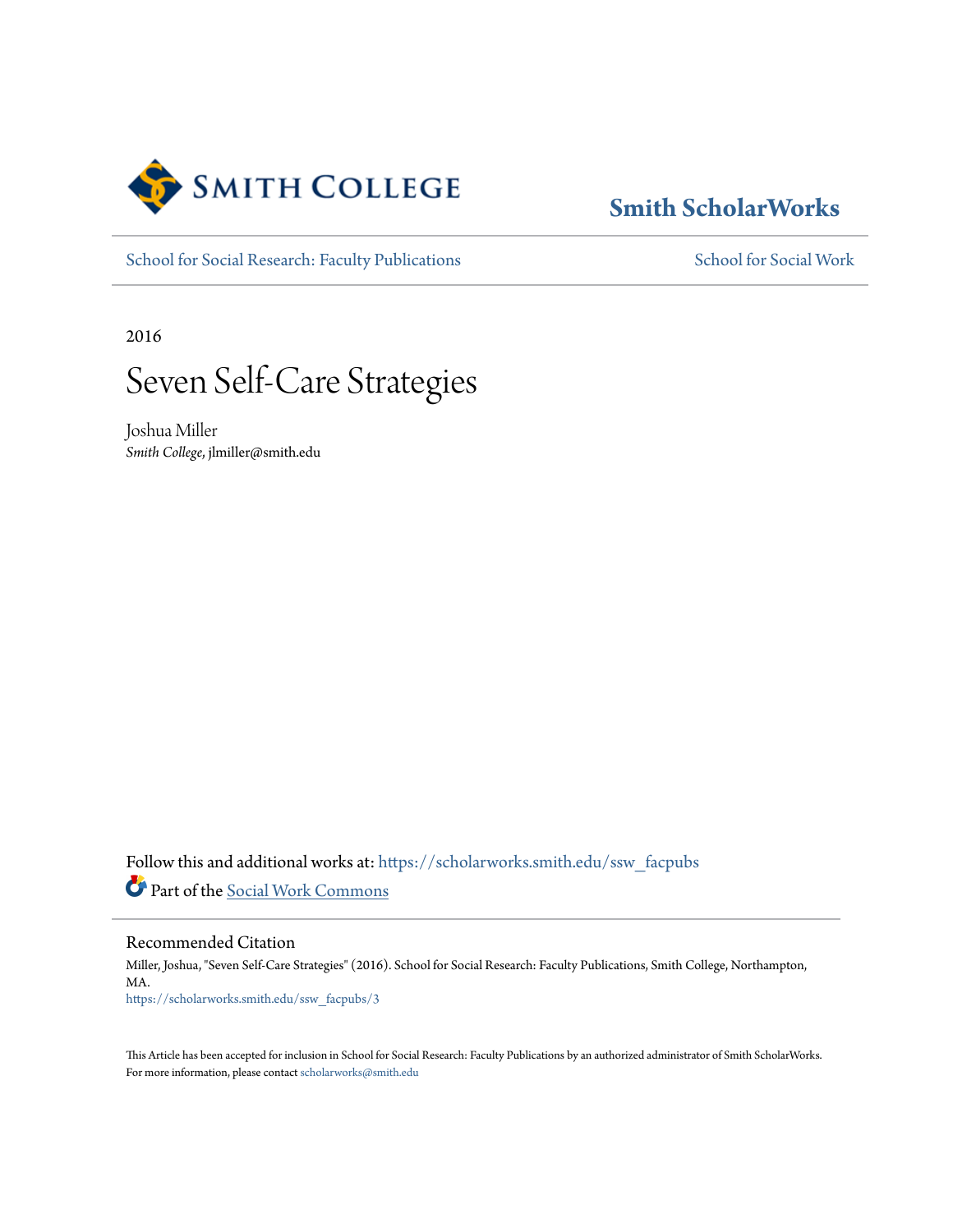# Seven Self-Care Strategies Joshua Miller

# Introduction

Like many social work academics, my teaching, writing and direct practice overlap. My practice involves helping individuals, families and communities to recover from major disasters and armed conflict, as well as antiracism activism in the US and I teach courses in both of these areas. I once published an article in Reflections called "Violet's Seeds" (Miller, 1996) which described a violent tragedy experienced by one of my first clients, when I was 25, and the impact that this had on me, which included what we would now call "vicarious trauma." One of the ways that this was manifested was that I had a compulsive need to be available to the survivors of the tragedy and also to work with all of my clients to prevent future catastrophes. I would find myself in my office, a department of social services in London, late at night after everyone else had gone home, eating Chinese or Indian take-out while writing my reports. My workaholic habits isolated me from other people and meant that I had little time for my own self-care. In some ways this period, early in my career established a pattern of intense investment in work that has characterized my career. While there have been some rewards and benefits to this intensity, it has also been a challenge to sustain this level of energy and it at times has meant that my life is out of balance. Thus, developing self-care strategies has been an important counter-weight to my fervent commitment to my work.

As with many tragic and traumatic situations, over time I experienced traumatic growth. It was this experience that directly influenced my desire to respond to acute, overwhelming emergencies as well as stimulating my interest in helping professionals who are triggered and adversely affected by their work. What I have found from my work responding to disasters is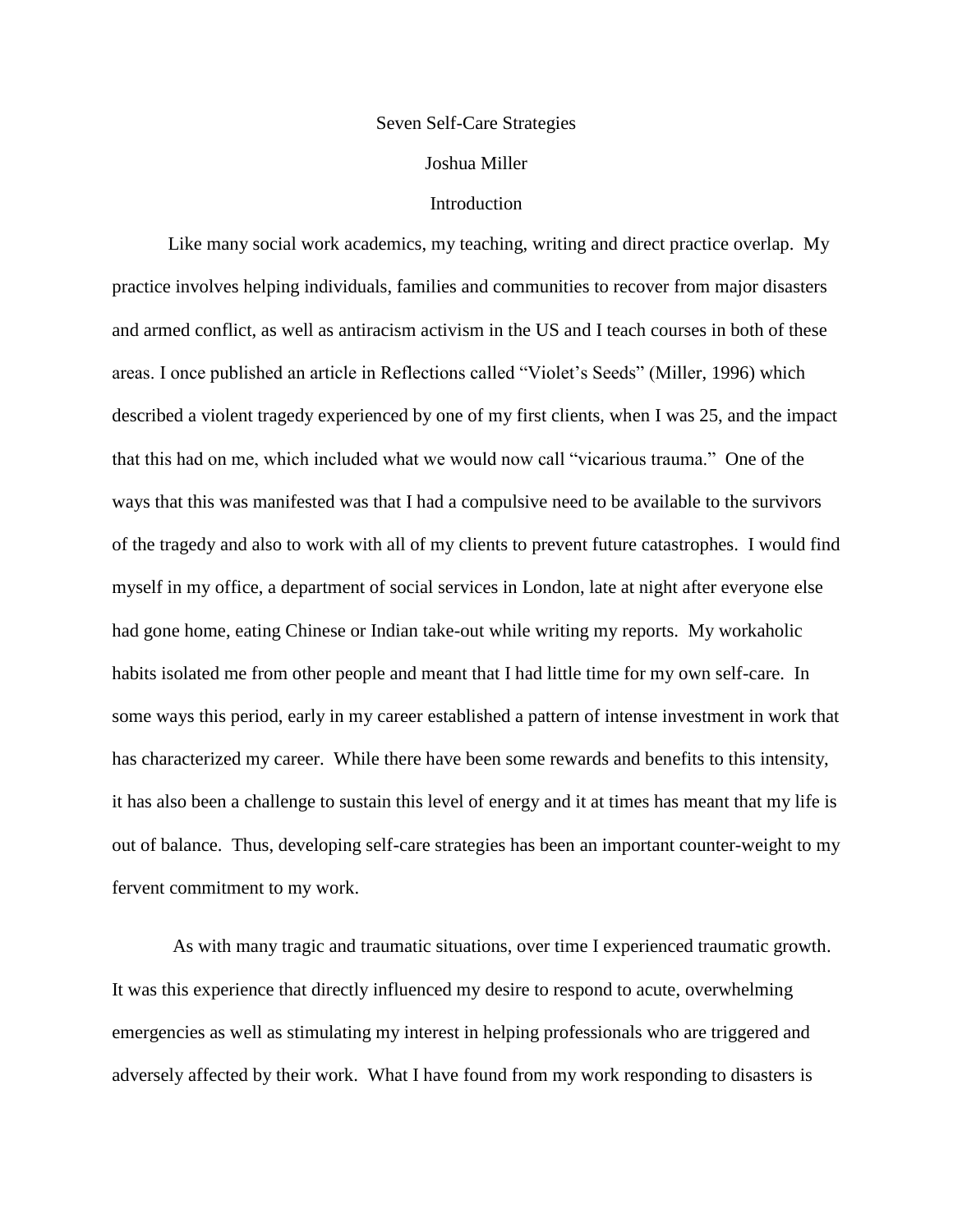that self-care strategies are important for both clients and workers; they help all of us to manage the toxicity generated by disasters as well as helping inoculate by stimulating our sources of strength and resiliency. One of the beauties of a self-care approach is that is not only empowering, but cuts down on the social distance between the helper and the helped – we all need and benefit from engaging in it. In this article, I will describe seven self-care strategies that I have found valuable for myself, my students and the people to whom I am responding.

My practice of self-care draws on positive psychology (Fredrickson, 2008; 2009; Seligman, 2012; Seligman, Rashid & Parks, 2006 ), resilience theory (Bonanno, 2004 ; Miller. 2012; Southwick and Charney, 2012) mindfulness (Begley, 2007; Chodron, 2001; 2002; Miller; Wallace, 2007) and neurobiology (Farmer, 2009), as well as my own experiences. Individual aspects of the model have been empirically validated although not this particular overall package. However, clients and students have reported to me successful ways that they have incorporated, metabolized and used these strategies.

#### Self-Care Strategies

In this section I will cover exercise, mindfulness, relational connections, altruism, meaning, pleasure and enjoyment, and deepening self-awareness. As can be seen from the list, self-care is multi-directional; it can involve an inward journey but also involves focusing outside of ourselves, such as on other people and our environment.

# Exercise

Social work is exhausting and mostly a sedentary way of working. Not only that, but the work itself is stressful and can release many hormones that keep us on alert, such as adrenalin and cortisol and activate parts of the brain that generate feelings of anxiety, hyper alertness and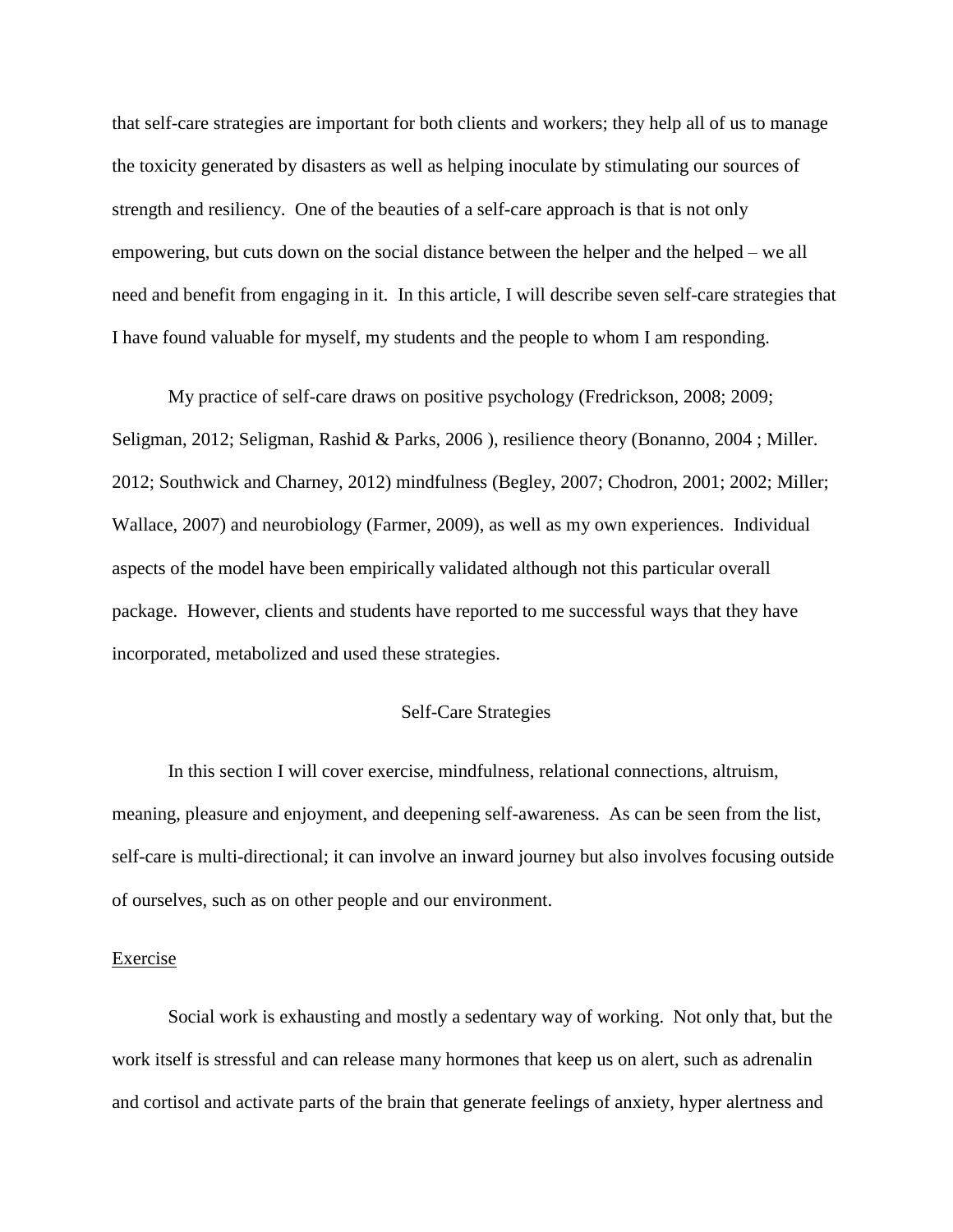fear, such as the amygdala (Farmer, 2009). Even when we cognitively know that this is happening to us, it still is occurring physiologically. And of course this can interfere with sleep, healthy eating, and intimacy with others and becomes part of a cycle of tension and depletion, with negative physical, emotional, psychological, social and spiritual consequences.

Exercise flushes out toxins, releases good hormones, such as endorphins, stimulates sleep, has many physiological benefits and also grows brain cells, so we can think and perform more effectively (Southwick & Charney, 2012). It also improves our mood and often leads to higher levels of self-esteem.

The benefits of exercise are well documented but I know many people who find it difficult to develop a routine or to be able to maintain their exercise practice when deployed in the field or during very busy periods at work; the times when we most need it! So how can it be initiated and maintained?

I have found from my own experience and from talking with others that it is important to not be formulaic about how to exercise – what kind, how often, how hard – this can lead to feeling unable to live up to someone else's expectations or create pressure to do something that is not pleasurable. Exercise should strike a balance between pushing oneself and enjoying oneself. I made a commitment to myself that exercise is as essential as eating, bathing, and sleeping, which means that I have to do it every day. And this is where the need for flexibility comes in- sometimes it will be for two hours, at others for 15 minutes. When I responded to Hurricane Katrina with the Red Cross, I managed to run early in the morning or late at night. When working in Uganda during the rainy season, there are times I have settled for doing yoga underneath a mosquito net. Psychologically, it helps me to know that no matter what I do and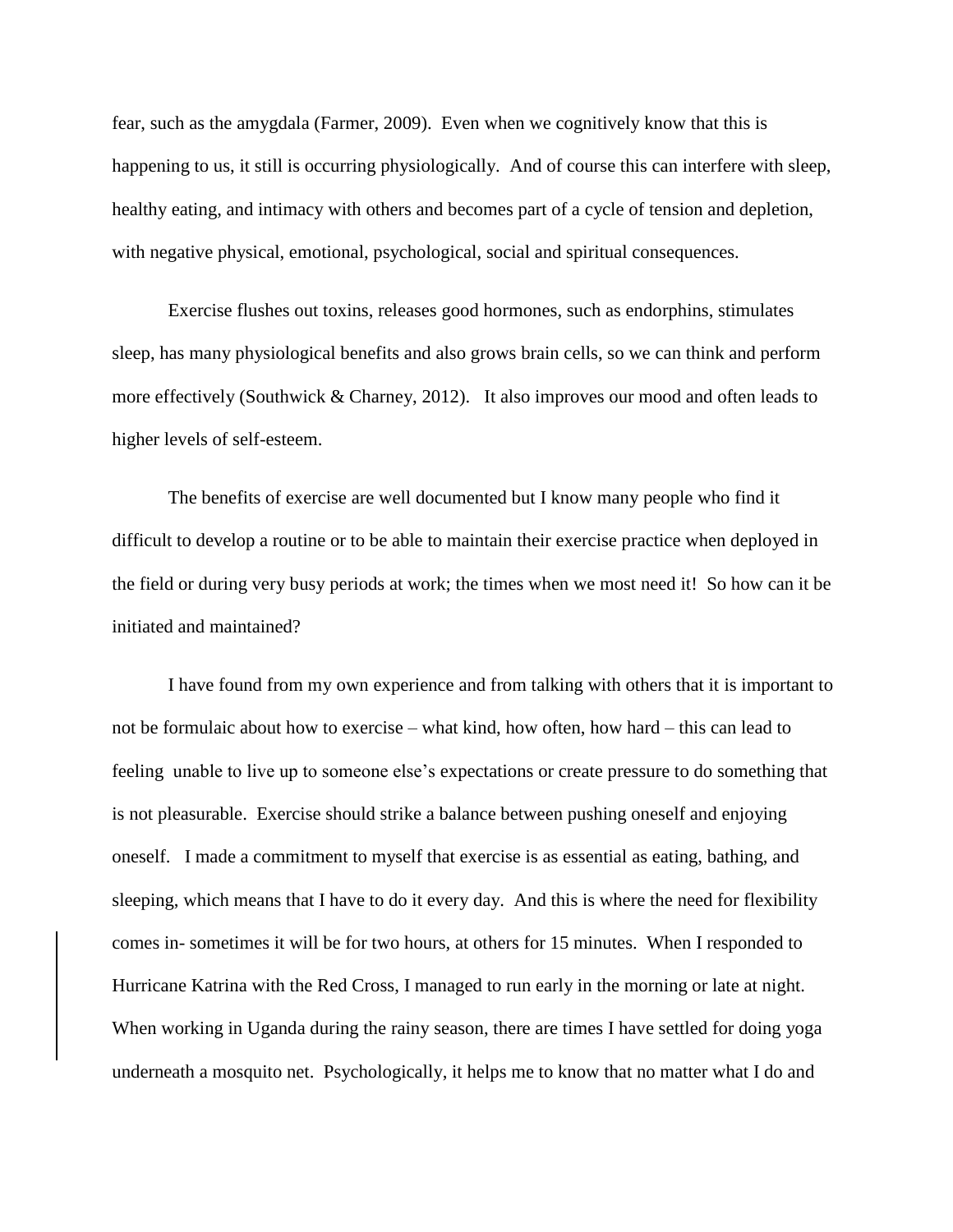for however long, that I am caring for my body and that elevates my sense of efficacy and selfesteem. I have now incorporated this into my expectations for students planning to do crisis intervention or disaster response work; building in exercise and other ways of self-care is part of their preparation to become an effective social worker.

#### Mindfulness

In my recent book on responding to disasters (Miller, 2012), I end each chapter with a mindfulness exercise. I also start and end each class in my disaster course with a brief mindfulness exercise. For the past few years I have been teaching a similar course at a Chinese University and have found students very receptive to this. I have also used mindfulness techniques in working with disaster survivors in Haiti, Uganda and Sri Lanka. The form that it takes varies and mindfulness practices need to be adapted and modified by indigenous people so as to be consistent with their life styles and cultural practices. But in most cultures, value is placed on being able to calm oneself, or exercise self-control, or on achieving elevated states of consciousness and awareness.

Mindfulness as a self-care strategy means to me where a person intentionally tries to build an awareness of themselves, often, though not necessarily, through some form of practice, where there is a greater ability to be present in the moment and to not be aversive or clinging towards particular thoughts, feelings and bodily sensations. When people are present, they are better able to be engaged with others and often find meaning in what they are doing, even under oppressive conditions and corrosive environments. Social workers engaging with clients and students engaging with case studies and clinical material are empathic people with mirror neurons, and often will vicariously experience pain and suffering. Mindfulness allows a person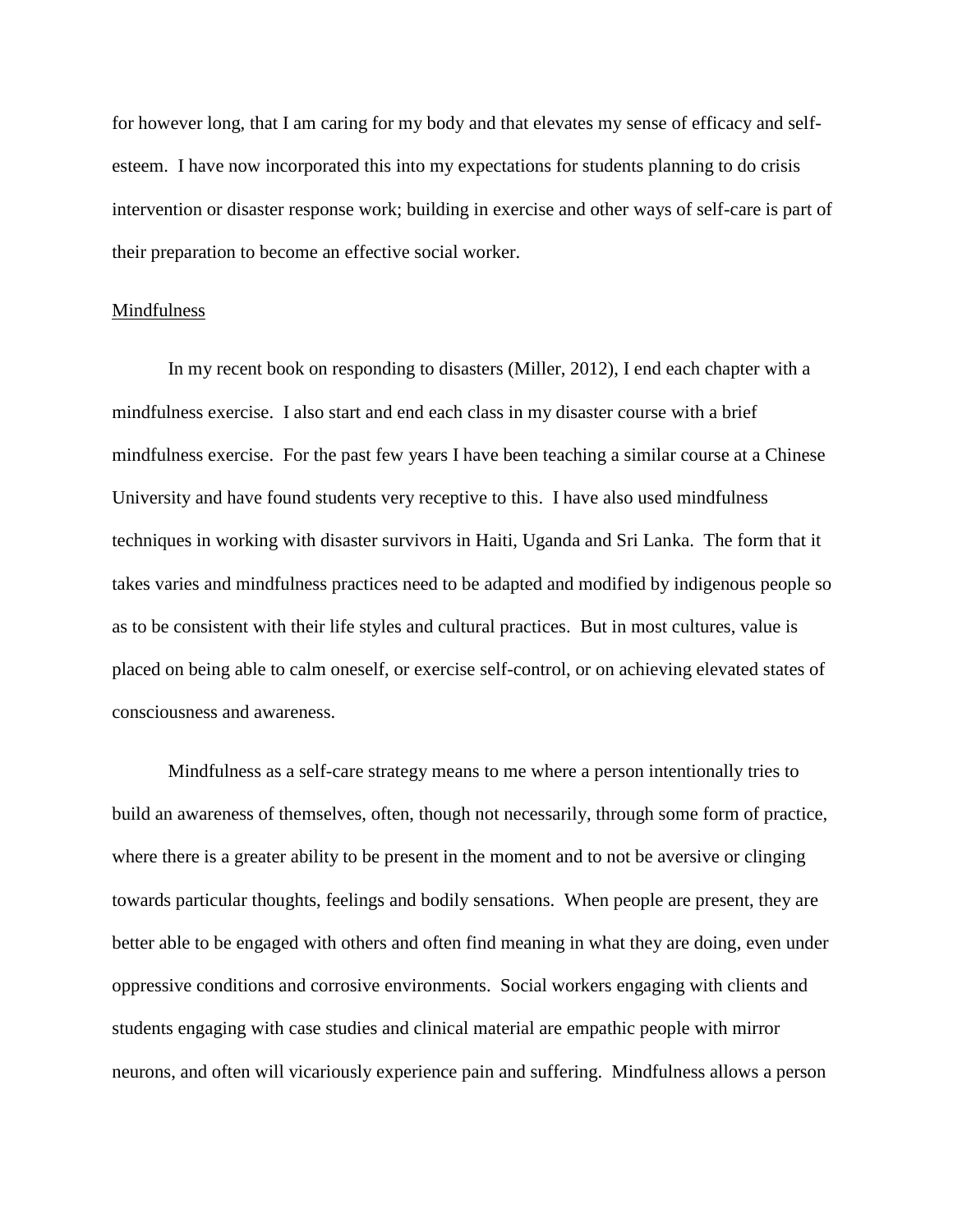to not fear these reactions or to try and avoid them nor to see them as some kind of inevitable vortex that will pull one into a downward cycle. The emphasis is on noticing such reactions and then letting them go – knowing that they will come and go but do not define who we are. It is common when doing social work to feel invested in certain outcomes, some of which we have influence over but others that we cannot control. Mindfulness can help sort out when to try harder on behalf of ourselves or others, and when acceptance will help us to let go of depleting and demoralizing concerns that are the subject matter of rumination; mindfulness helps people to situate their concerns in a bigger context and picture.

As with exercise, there is no one way to do this  $-$  it is an approach to things rather than a rigid set of practices. Some people, including me, meditate every day, even if it is only for five minutes. One of the things that I value about mindfulness as a self-care strategy is that it is portable; I can carry my practice with me wherever I am.

There is a wide range of mindfulness practices informed by a range of traditions – spiritual or secular. Employing a mindful approach includes doing regular body scans (Kabat-Zinn, 1990) or intentionally uncoupling from work concerns and focusing on nature (Coleman, 2006), or beauty or music. Journaling is another mindfulness strategy. When engaged with mindfulness, a person strives to be in the moment, aware of oneself, engaged with others and the larger world and to be less emotionally reactive; accepting of oneself without severe selfcriticism or judgment. When there is no succeeding or failing attached to how a person engages in mindfulness, rather just an intention to be mindful, then it is less likely that person will evaluate themselves negatively or feel discouraged and give up on this approach.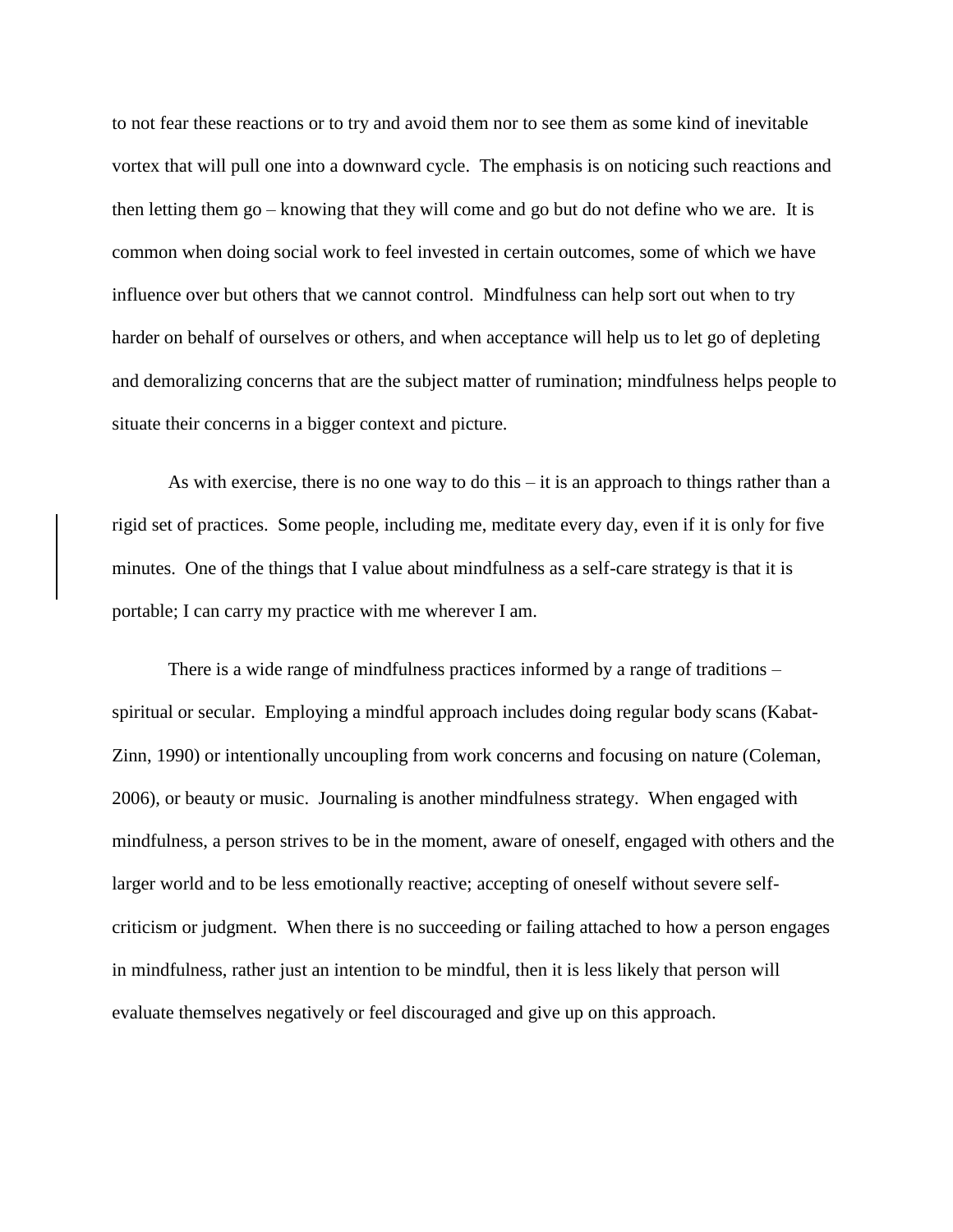There is increasing awareness of the benefits of mindfulness. Research by Richard Davidson and others has shown, through brain imaging techniques, that mediators' practicing mindfulness activate certain regions of the brain that lead to a greater sense of calmness and well-being (Begley, 2006; Wallace, 2007). Anxious neural territory (e.g. the amygdala) is often less active, while the more rational, pre-frontal cortex is more active (Begley). Some forms of mindfulness involve focusing on a single source – such as one's breathing - while others engage practitioners in guided imagery or intentionally breathing in other people's suffering while breathing out healing energy (Chodron, 2001; 2002 ). There are lots of web-based pages that offer suggestions about how to meditate or practice mindfulness – including one offered by Shambhala Sun, a Buddhist journal

#### [\(http://www.shambhalasun.com/index.php?option=content&task=view&id=26&Itemid=161\)](http://www.shambhalasun.com/index.php?option=content&task=view&id=26&Itemid=161).

One benefit of a mindfulness practice is that it can lead to greater sense of oneness with others (Otake, et al, 2006). This leads to the next self-care strategy – connection with others.

#### Relational Connections

Social work is a relationally based profession and relies on the use of empathic relationships, whatever the type of work, level of intervention, or approach being used. It is also a profession that values teamwork, supervision, consultation and mentoring – so there is a framework that encourages us to work with others.

Social support is a critical ingredient that has been found to help individuals to recover from trauma and disaster (Hobfall, et al, 2007; Miller, 2012). It is what emerged as a pivotal ingredient in helping prisoners of war to withstand torture and degradation (Southwick & Charney, 2012). And it is one of the most important factors in stoking resilience (Miller, 2012;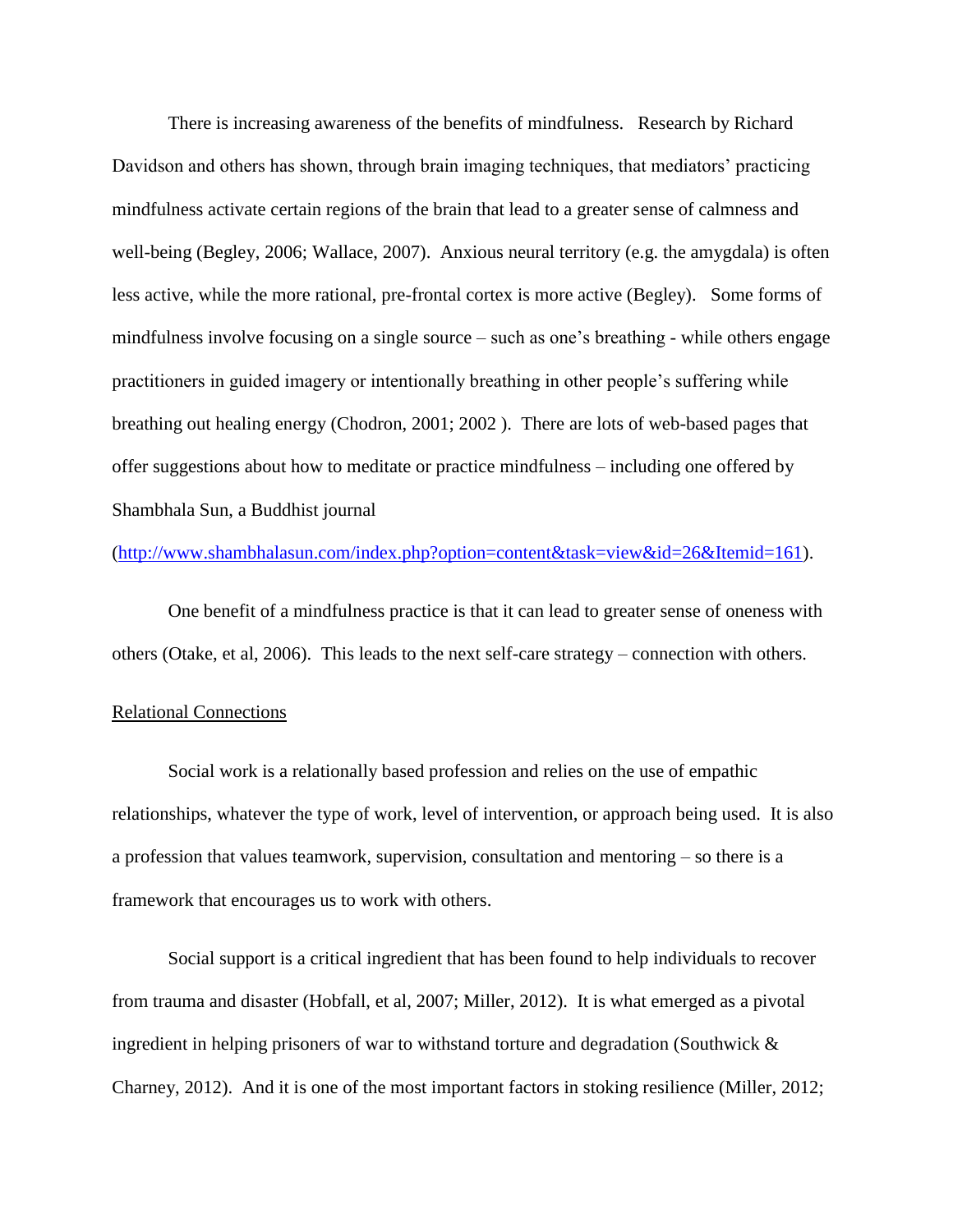Walsh, 2003; 2007). Social networks can lead to better health, greater emotional well-being and higher levels of self-esteem and a sense of meaning (Christakis and Fowler, 2009). When I went through my period of Vicarious Trauma, I lacked social support and once I was able to establish this, my symptoms diminished.

Social support has sustained me over the years and in many challenging situations. I find that it generates a desire to give back to others, which leads to the next self-care strategy.

#### Altruism and Social Action

It is in the nature of social work that we are altruistic  $-$  our goal is to help others reduce their suffering, gain more control over their lives and to find more pleasure and meaning in what they do. Social justice is an important part of this mix. One reason that we help others is that it also makes us feel better about ourselves. I think that one reason that I do this kind of work is that helping others and engaging in altruism generates positive emotions (Otake, et al, 2006) and forges closer social connections with others. Instead of feeling helpless, I feel as if I am contributing to healing or recovery, which also nurtures me. It is part of the beauty of social work that engagement with others, which can be the cause of much stress, is also an activity that fosters such pleasure, significance and inspiration. Helping others can transform "compassion fatigue" to "compassion satisfaction" (Radey & Figley, 2007).

But it is a delicate balance between experiencing the benefits of helping others and overdoing it to the point of depletion. The risks of focusing on altruism as a self-care strategy include feeling that we need to try and work harder, increasing fatigue and stress. If mindfulness and social support are also being used as a self-care strategy, then we will (hopefully) be aware of this risk and be able to monitor which side of the scale we find ourselves. I usually know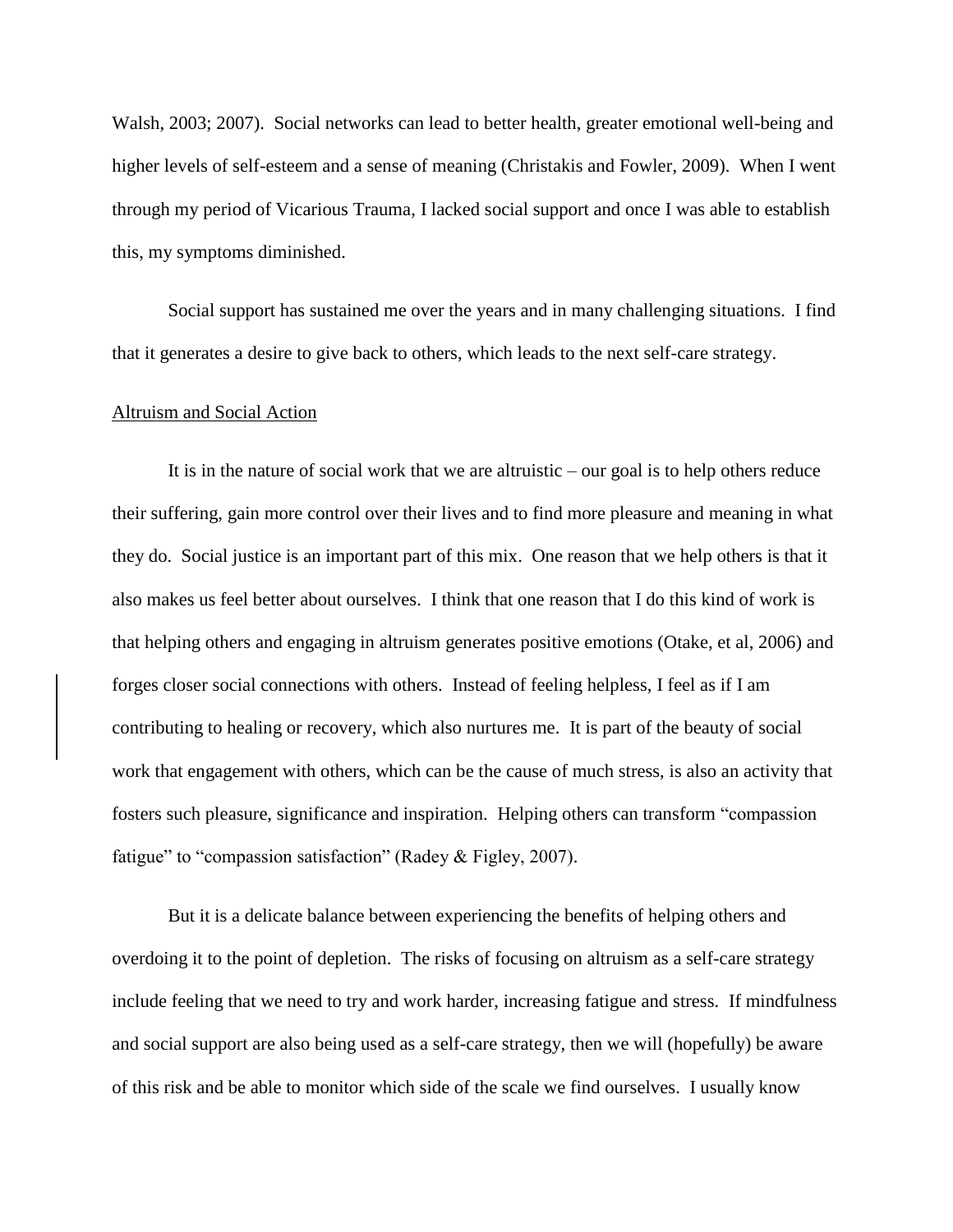when I meditate at the end of the day how fast my heart is racing, how heavy my eyelids feel, how preoccupied and obsessed my brain is with someone else's suffering, and how distracted I am. Or my friends and family let me know that I am too preoccupied with work, so social support helps to give me a reality check.

It is also liberating to engage in social action, to actively try to change policies, laws or the culture of the agency where we work. Engagement with others in a struggle for justice is empowering. It can involve working to transform a toxic work environment to one of respect and collegiality. Or it could involve advocating on behalf of targeted or marginalized clients. As one of my mentors, Richard Cloward, once explained to me, there are seams in history when social change can happen and then the seams close up again, sometimes for decades. So it is important to take the long view, to keep the pilot light lit even when there is not enough fuel for a full flame of social justice, because at some point there will be. The act of resisting and standing for something gives us a sense of purpose and meaning, which is the next self-care strategy.

#### Meaning

Meaning is implicit in what we do in our work and yet it is sometimes lost in the avalanche of cases, or teaching requirements, or bureaucratic tasks or in the repetitive and mundane aspects of our work. When I was the director of a large state child welfare agency, I found that many workers were stressed and demoralized and had lost a sense of meaning and purpose in their work. This contributed to a demoralized group culture.

The search for meaning is one of the most important tasks of being a human being (Frankl, 1946) and yet it is all too easy to lose sight of this in our work lives. How can we intentionally build meaning into our lives? One way is to set goals and priorities for what we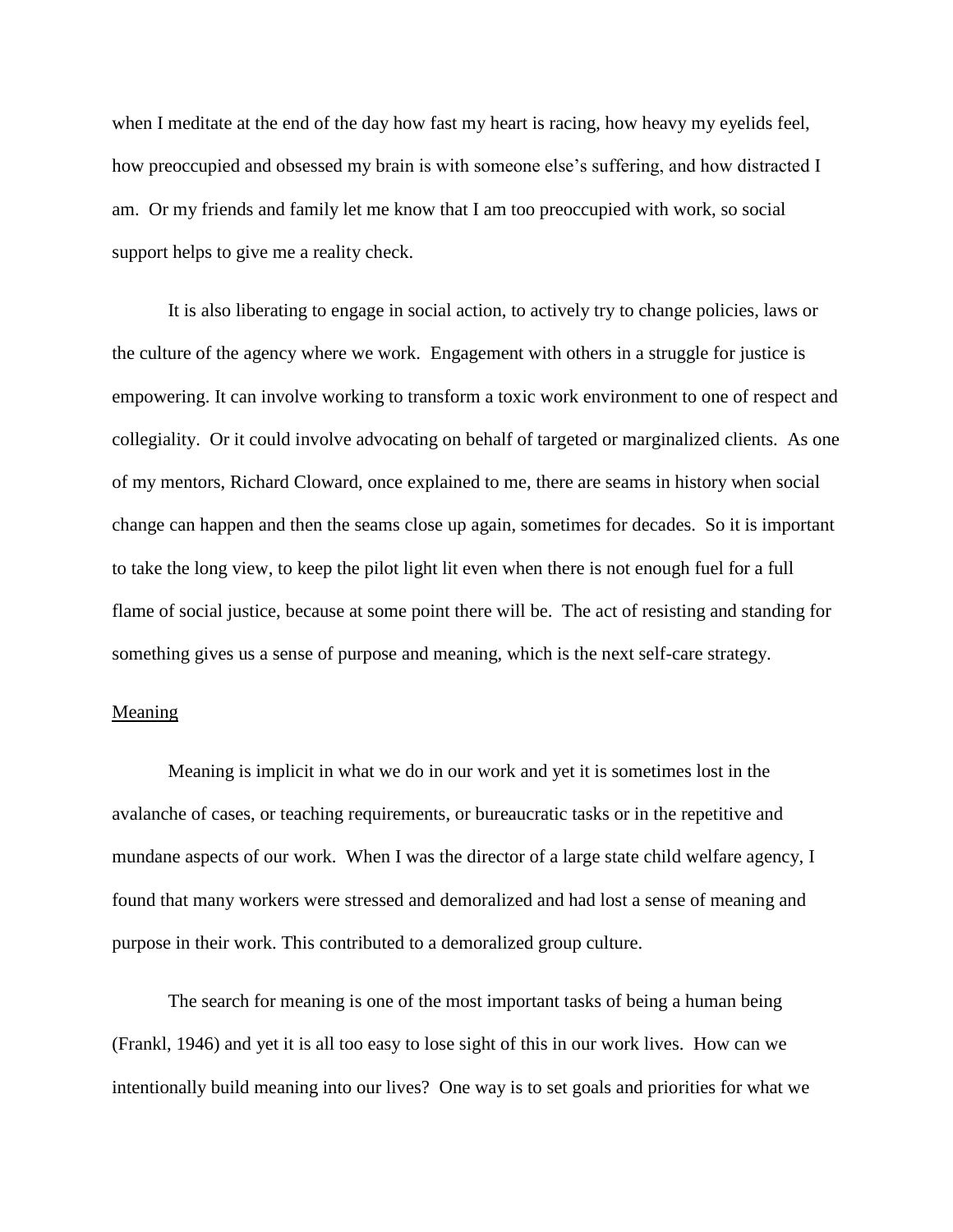want to engage with and accomplish. When we have established goals and priorities, it is easier to see what is blocking them and we can develop strategies to re-set our goals or alter our plan for achieving them

Approaching meaning as part of a larger quest for spiritual growth may be appropriate for some but not others. Spiritual growth is one way of framing the search for meaning and purpose. Another is to view one's work and efforts as part of a larger political or professional agenda. Why are we engaging in the specific acts of our lives and to what purpose? Connecting the quotidian with a bigger picture helps to generate greater coherence and direction. It is easy to lose sight of this and to be in touch with the burdens of our daily activities but not their purpose and the value that this holds for us.

For example, I was asked to serve as the Associate Dean at my School at a time when I was engaged with some very meaningful practice and scholarship projects. I was also in my 60s. I agreed to do this as a form of service to the School but soon was feeling resentful about the many administrative responsibilities that constituted the job. I needed to remind myself of my commitment to my school, to educating future practitioners and to the profession to place the job responsibilities in the context of my commitments and priorities. I also had to work out a plan that led me back to being a professor rather than an administrator. Once I had a roadmap and timetable for this, I felt more comfortable with fulfilling my administrative responsibilities and could see how they fit with my larger career arc and trajectory.

## Pleasure and Enjoyment

This is a simple one while it also can be stubbornly hard to achieve. When constantly immersed in the suffering of others, it can almost feel as if we are not entitled to feel good or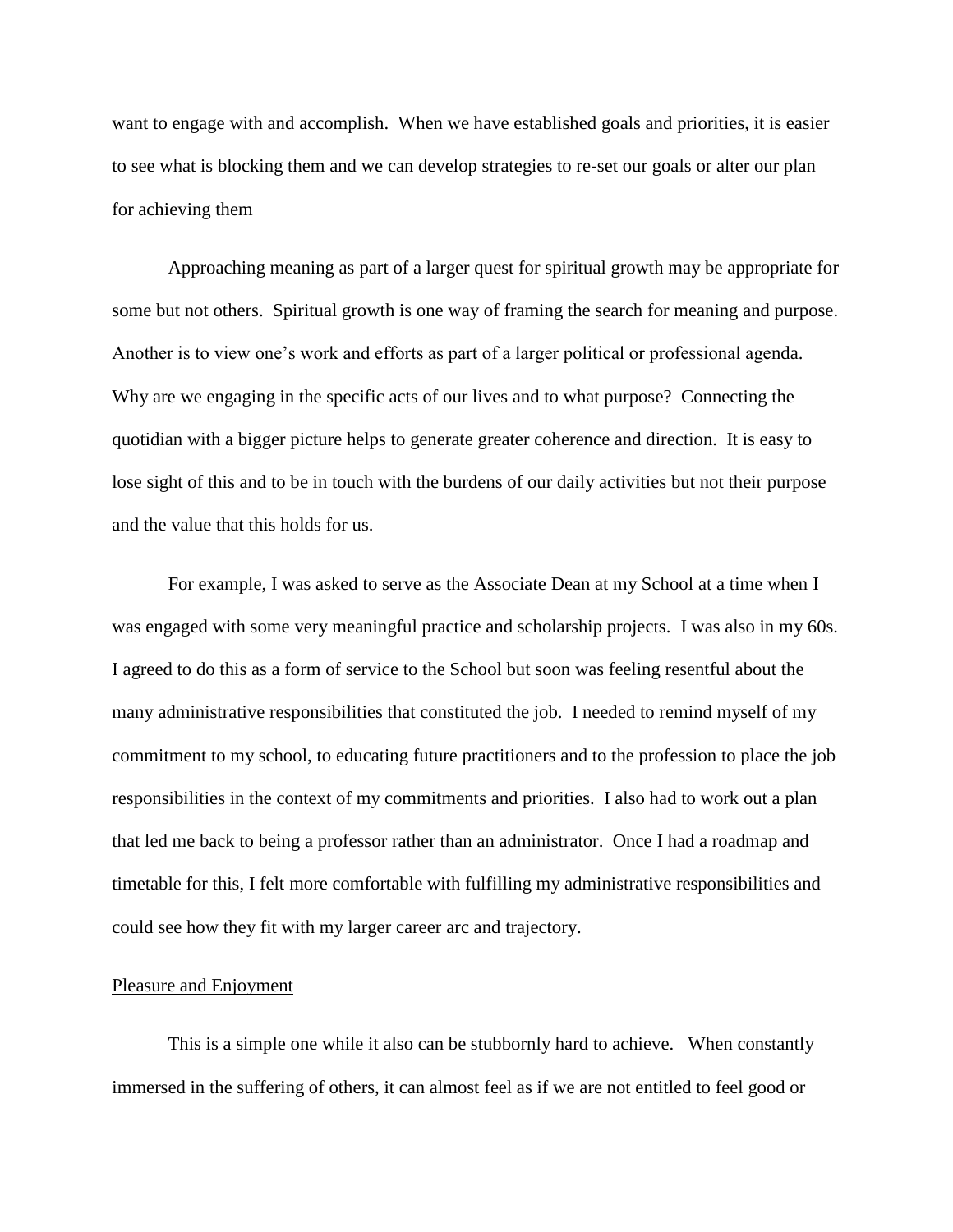have fun. Of course, balance in one's life is essential to being able to withstand the strains and rigors of social work and social work teaching. One of our hardest tasks can be giving ourselves encouragement, if not permission, to cultivate ways of enjoying ourselves without feeling guilty. Pleasurable activities certainly generate positive emotions and positive emotions in turn make people more stress resistant (Fredrickson; 2009, Seligman, 2012). The motto work hard, play hard is apt. It is also particularly important to build this into a self-care strategy early in one's career. In my experience, workers who are working too hard and playing too little when they are young often carry these habits through most, if not all, of their career.

## Deepening Self-Awareness and Self-Acceptance

While mindfulness activities can help with noticing thoughts, or even patterns, it can be helpful to go even further and develop greater self-awareness through self-exploration. There are many ways to do this. Therapy is an obvious one but it is not for everyone. Activities with others or journaling or artistic pursuits are others. What I have found for myself, and for many of my fellow social workers, is that self-acceptance and relaxing internalized harsh judgments are life-long tasks but can be mitigated with self-awareness. The ability to notice unproductive patterns, critical thoughts, self-defeating tendencies goes a long way – it doesn't make these issues disappear but they can be worked with and lead us astray less often.

# Implementing a Self-Care Strategy

In my book on psychosocial capacity building in response to disasters (Miller, 2012) I tried to help practitioners develop a means for self-auditing their self-care strategies, which I will summarize here: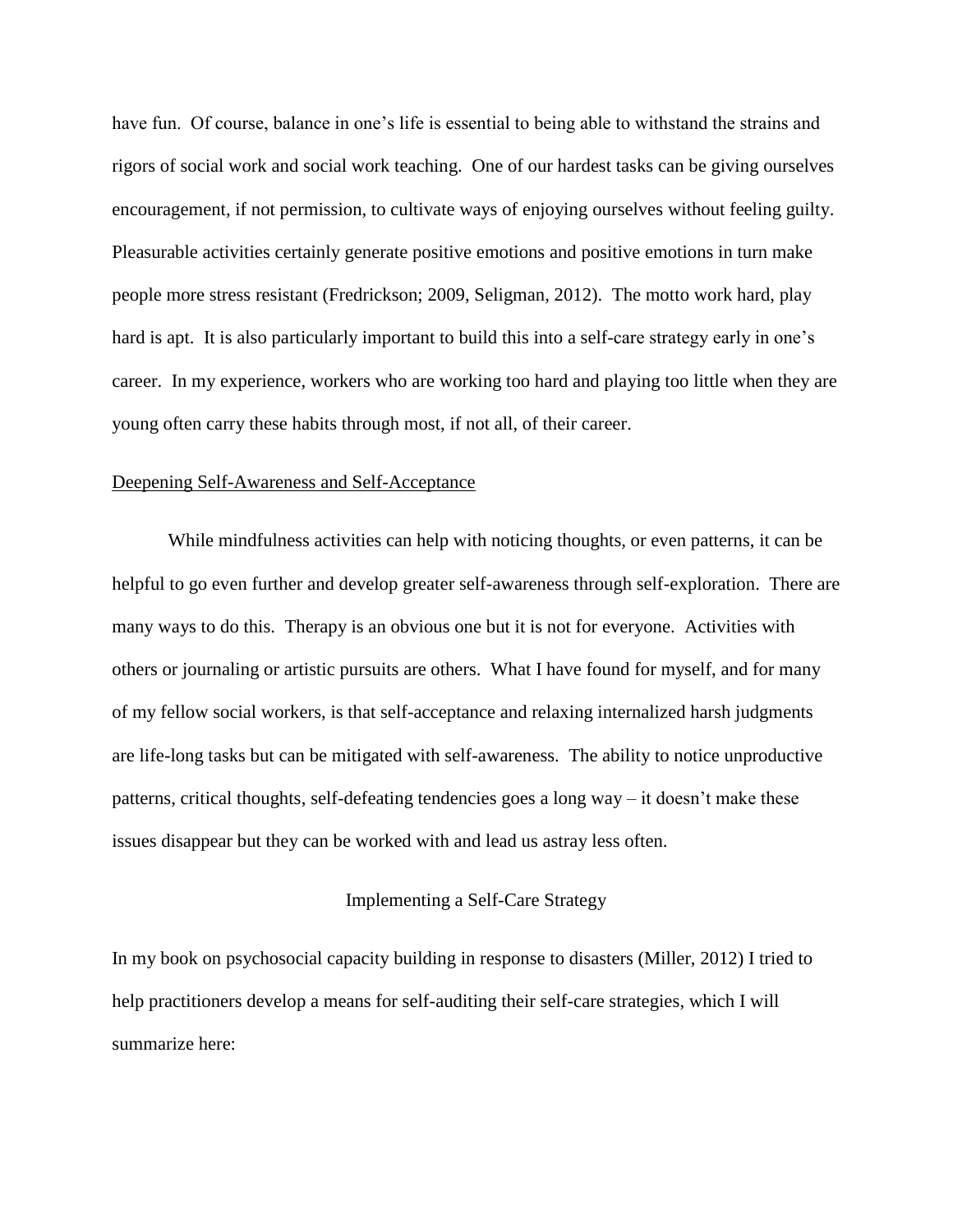- 1. **Investment**  Identifying one's goals and professional and personal commitments is a helpful starting place. Why are you doing this work? Writing down a few of these and even posting them in your office or on your computer can remind you of what this is all about.
- 2. **Monitoring your investment in clients and outcomes** Try to notice when you really want a client to act or behave in a certain way, or to accomplish a particular goal. Notice when you are very preoccupied with particular clients or absorbing so much of their pain and anguish that you are suffering. Use self-care strategies to redirect your thoughts and feelings.
- 3. **Supervision and support at work –** If it is there use it, if not try to generate it. If it is not possible to adequately get this formally, then seek it from peers or outside consultants.
- 4. **Exercise –** Try to set some modest goals and a plan for what you hope to do and when you might do it. If you find that it is not working, don't hesitate to modify it or scale it back – but also assess what is getting in the way and what can be done to reduce the obstacles. For some people it helps to do this with others.
- 5. **Recreational activities –** Once a month reflect on what you were able to do and if you are not doing much, what is getting in the way and what it will take to balance out your life.
- 6. **Mindfulness and meaning –** Try to identify at least one strategy for achieving this meditation, journaling, performing, hiking, yoga, etc.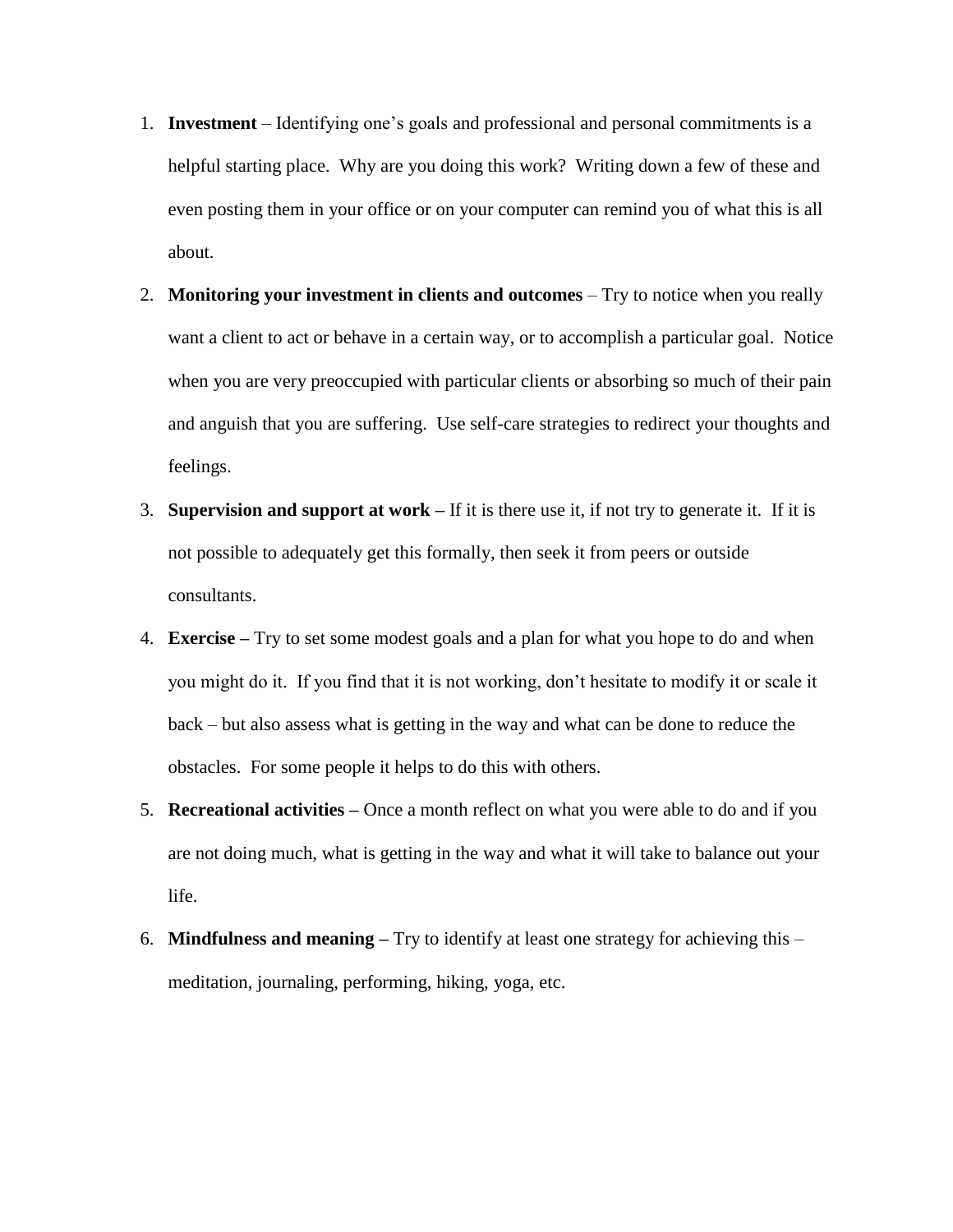- 7. **Connection with others –** Try to be mindful if you are withdrawing from social contact or working so much that you find it hard to hang out with people. Even a small encounter with a friend, like a cup of coffee together, can go a long way.
- 8. **Help when wounded –** There is nothing to be gained by toughing it out if you are experiencing the symptoms of compassion fatigue, depression or vicarious trauma. Ruminating about clients, breaking into tears about work issues uncontrollably, excessive anxiety, drinking or smoking too much, loss of libido or energy, too many sleepless nights – you know what the indicators are! Get help sooner than later. Do for yourself what you would wish for your clients.

# Conclusion

I have encouraged readers to view self-care as an essential aspect of your practice. This essay has shared an admittedly personal and idiosyncratic approach to incorporating self-care in but also cited some empirical and evidence-based data supporting their value in fostering balance, resilience and an overall sense of well-being. I hope some readers will share their selfcare strategies with *Reflections* – we can all learn from and support one another. Social work is a noble profession not only because of its aspirations and values, but because practitioners are willing to deeply engage with the suffering of others. It is for this reason that I encourage myself and others to develop our own unique blend and flavor of self-care, so that we are able to shoulder the weight and responsibilities that come with this line of work while finding pleasure and meaning in the process.

# References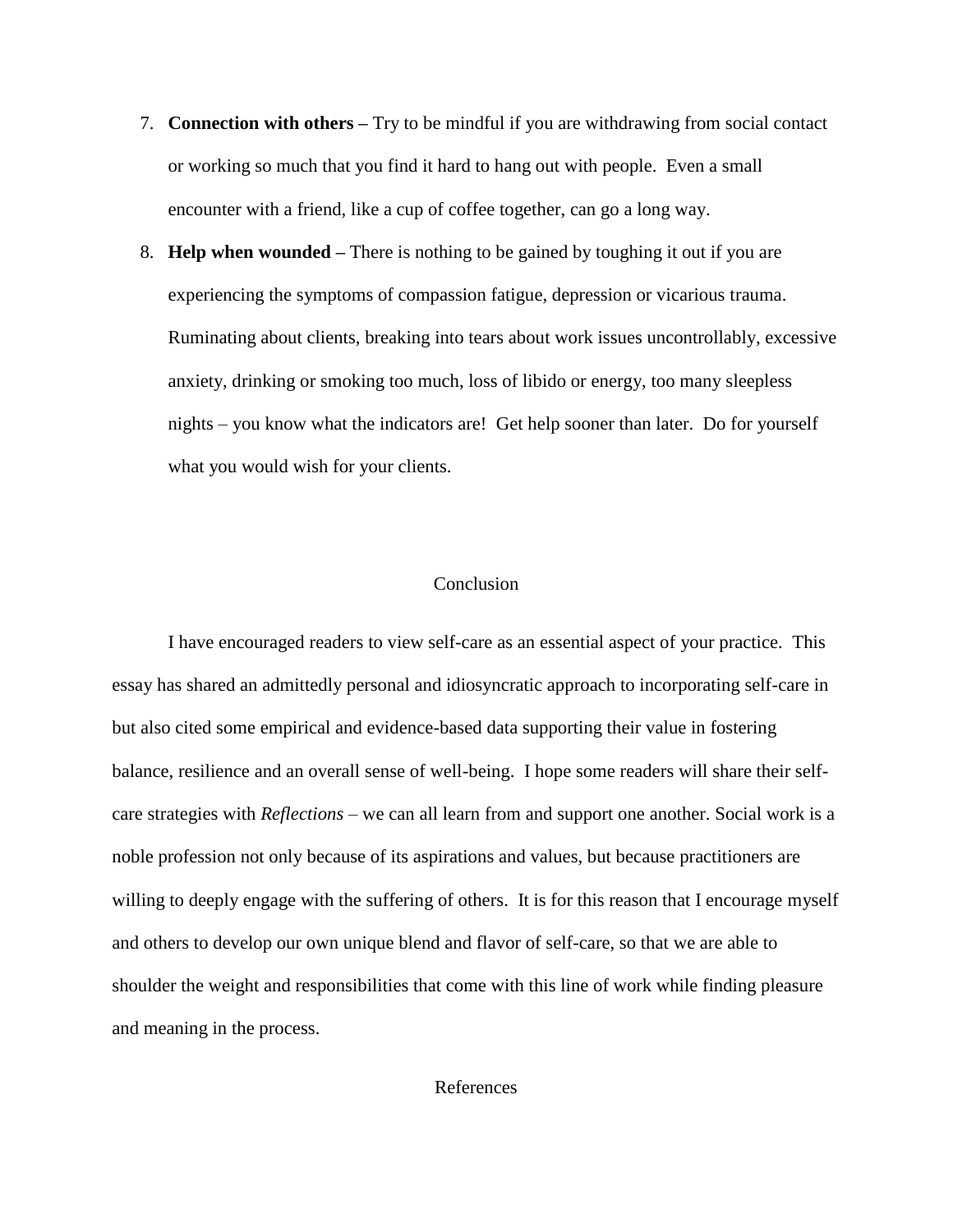Bonanno, G.A. (2004). Loss, trauma and human resilience: Have we underestimated the capacity to thrive after extremely aversive events? *American Psychologist, 59(1*), 20-28.

Begley, S. (2007). *Train your mind, change your brain: How a new science reveals our extraordinary potential to change ourselves.* NY: Ballantine Books.

Chodron, P. (2001). *Start where you are: A guide to compassionate living.* Boston: Shambhala.

Chodron, P. (2002). *When things fall apart: Heart advice for hard times.* Boston: Shambhala Press.

Christakis, N.A. & Fowler, J.H. (2009). *Connected: The surprising power of our social networks and how they shape our lives.* NY: Little, Brown.

Coleman, M. (2006). *Awake in the wild: Mindfulness in nature as a path to selfdiscovery.* Novato, CA: New World Library.

Farmer, R.L. (2009). *Neuroscience and social work practice: The missing link.* Thousand Oaks, CA: Sage.

Frankl, V. (1946). *Man's search for meaning.* Cutchouge, Boston: Beacon Press.

Fredrickson, B.L., (2003). The value of positive emotions: The emerging science of positive psychology is coming to understand why it is good to feel good. American Scientist, 91, 330-335.

Hobfoll, S.E., Watson, P, Bell, C.C. , Bryant, R.A., Brymer, M.J., Friedman, M.J., Friedman, M., Gersons, B.P.R., de Jong, J.T.V.M., Layne, C.M., Maguen, S., Neria, Y., Norwood, A.E., Pynoos, R.S., Reisman, D., Ruzek, J.I., Shalev, A.Y., Solomon, Z., Steinberg, A.M., & Ursano, R.J. (2007). Five essential elements of immediate and mid-term mass trauma intervention: empirical evidence. *Psychiatry 70(4)*.283-315.

Fredrickson, B. (2009). *Positivity: Groundbreaking research reveals how to embrace the hidden strength of positive emotions, overcome negativity and thrive.* NY: Crown Archetype.

Kabat-Zinn, J. (1990). *Full catastrophe living.* NY: The Delacorte Press.

Miller, J. (1996). Violet's seeds. *Reflections, 2*(1), 12-22.

Miller, J. (2012). *Psychosocial capacity building in response to disasters.* NY: Columbia University Press.

Otake, K., Shimai, S., Tanka-Matsumi, J., Otsui, K., & Fredrickson, B.L. (2006). Happy people become happier through kindness: A counting kindness intervention. *Journal of Happiness Studies, 7*, 361-375.